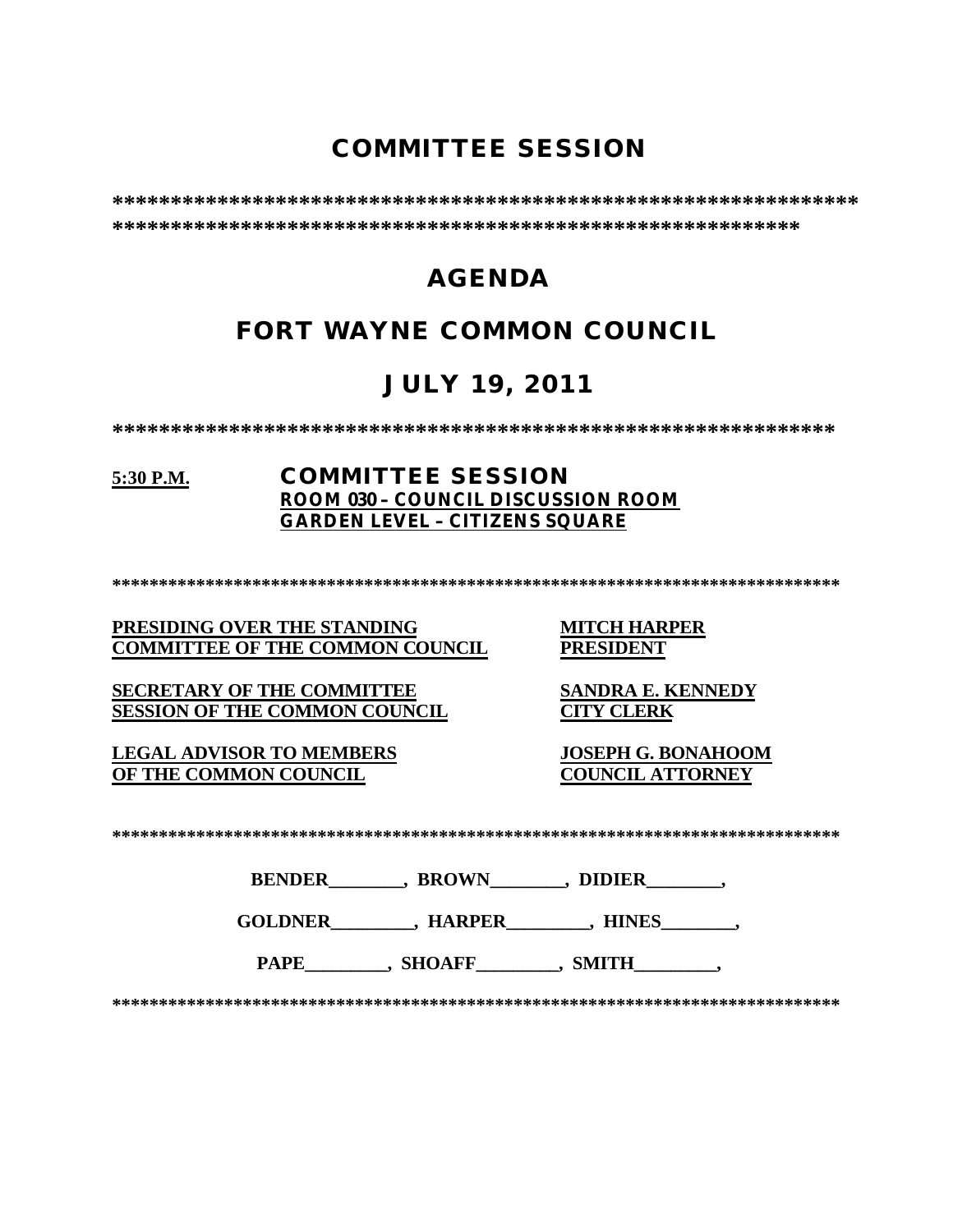**\*\*\*\*\*\*\*\*\*\*\*\*\*\*\*\*\*\*\*\*\*\*\*\*\*\*\*\*\*\*\*\*\*\*\*\*\*\*\*\*\*\*\*\*\*\*\*\*\*\*\*\*\*\*\*\*\*\*\*\*\*\*\*\*\*\*\*\*\*\*\*\*\*\*\*\*\*\***

# **ORDER OF THE AGENDA**

**\*\*\*\*\*\*\*\*\*\*\*\*\*\*\*\*\*\*\*\*\*\*\*\*\*\*\*\*\*\*\*\*\*\*\*\*\*\*\*\*\*\*\*\*\*\*\*\*\*\*\*\*\*\*\*\*\*\*\*\*\*\*\*\*\*\*\*\*\*\*\*\*\*\*\*\*\*\***

- **1. ROLL CALL**
- **2. ADOPTION OF THE AGENDA**
- **3. TO APPEAR BEFORE COMMON COUNCIL: JAMES STERGIOU – ACTUARY FOR SG RISK, ACTUARIES & CONSULTANTS ANNUAL PRESENTATION ON SELF-INSURANCE**
- **4. DISCUSSION OF PENDING ORDINANCES AND RESOLUTIONS – PAGES 3 THRU 5**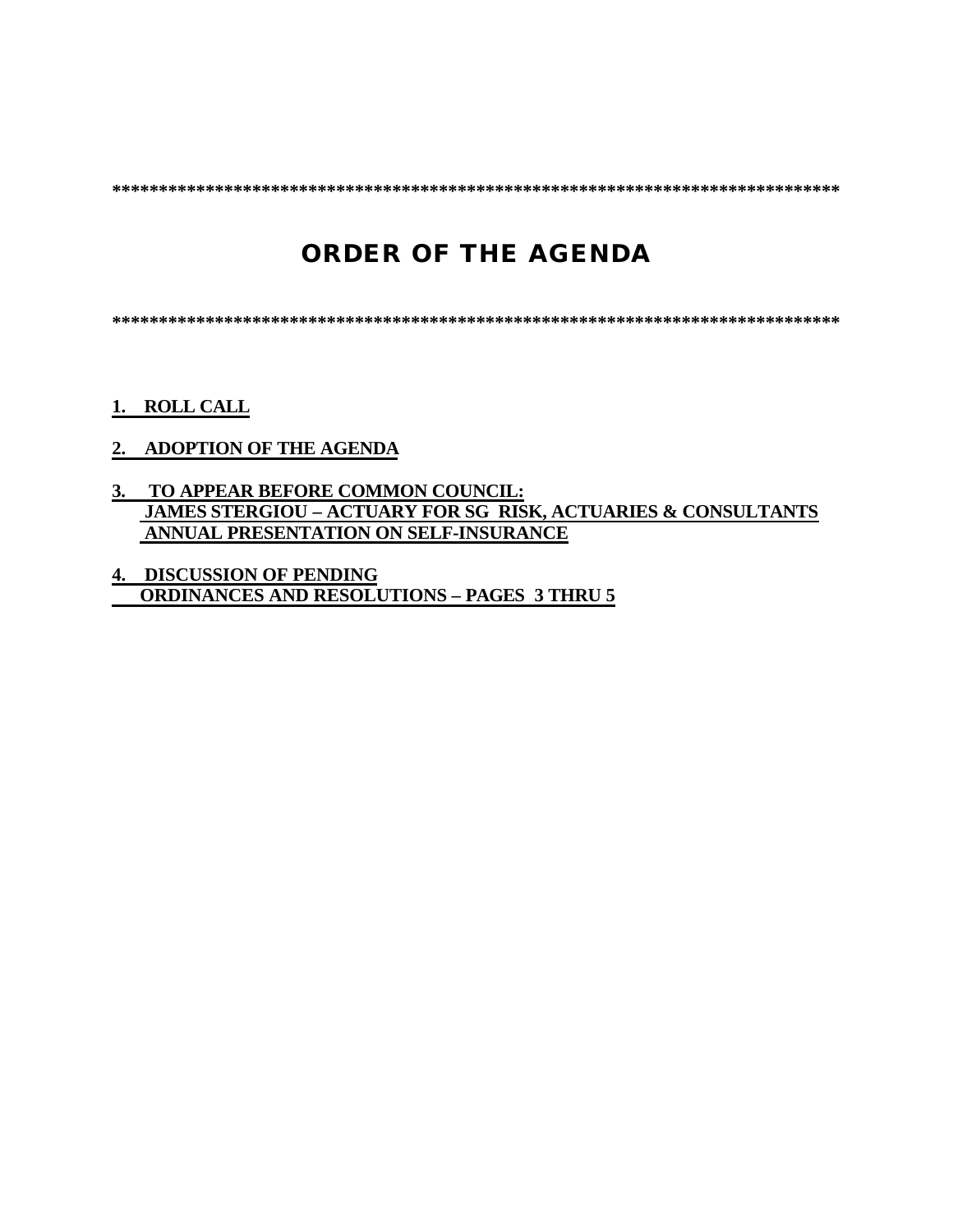# **ORDINANCES AND RESOLUTIONS UP FOR DISCUSSION**

**\*\*\*\*\*\*\*\*\*\*\*\*\*\*\*\*\*\*\*\*\*\*\*\*\*\*\*\*\*\*\*\*\*\*\*\*\*\*\*\*\*\*\*\*\*\*\*\*\*\*\*\*\*\*\*\*\*\*\*\*\*\***

## **CITY UTILITIES COMMITTEE**

*Marty Bender – Chair Glynn A. Hines – Co-Chair All Council Members*

**ACTION**

**S-11-07-10**

**AN ORDINANCE approving Snider and Glenwood Park Sewer Separation Project: Res. #2392-2010, W.O. #75606 between Clark Kietz Engineers and the City of Fort Wayne, Indiana, in connection with the Board of Public Works**

**Total cost of \$125,875**

### **FINANCE COMMITTEE**

*Elizabeth M. Brown – Chair Thomas E. Smith – Co-Chair All Council Members*

### **S-11-07-01**

**AN ORDINANCE approving Digester Electrical Building and Structural Upgrades, CM and RPR Services during construction: Res. #2188-2009, W.O. #75386 between GAI Consultants and the City of Fort Wayne, Indiana, in connection with the Board of Public Works**

**Total cost of \$275,000**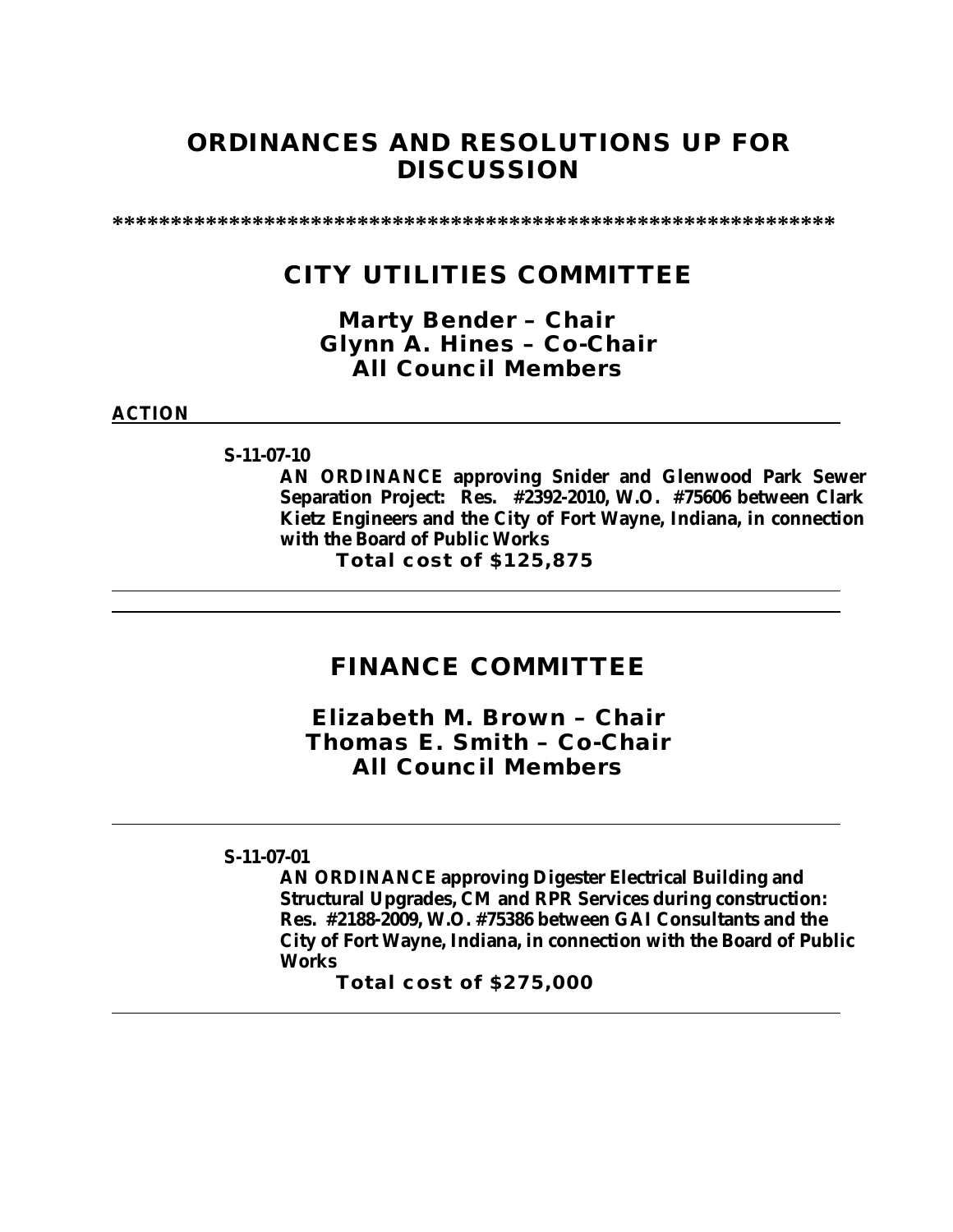# **FINANCE COMMITTEE CONTINUED**

#### **ACTION**

#### **S-11-07-02**

**AN ORDINANCE approving the awarding of ITB #3386-installation of a new Restroom/Concession Stand Building at the Foellinger-Freimann Botanical Conservatory by the City of Fort Wayne, Indiana, by and through its Department of Purchasing and Harold McComb & Son, Inc. for the Fort Wayne Parks and Recreation Department**

**Total cost of \$252,500**

### **R-11-07-09**

**A RESOLUTION approving the purchase of certain real estate (5332 Kenton Lane) for the City of Fort Wayne, Indiana Total cost of property \$80,000 (5332 Kenton** 

**Lane)**

## **REGULATIONS COMMITTEE**

**No Ordinances or Resolutions up for discussion**